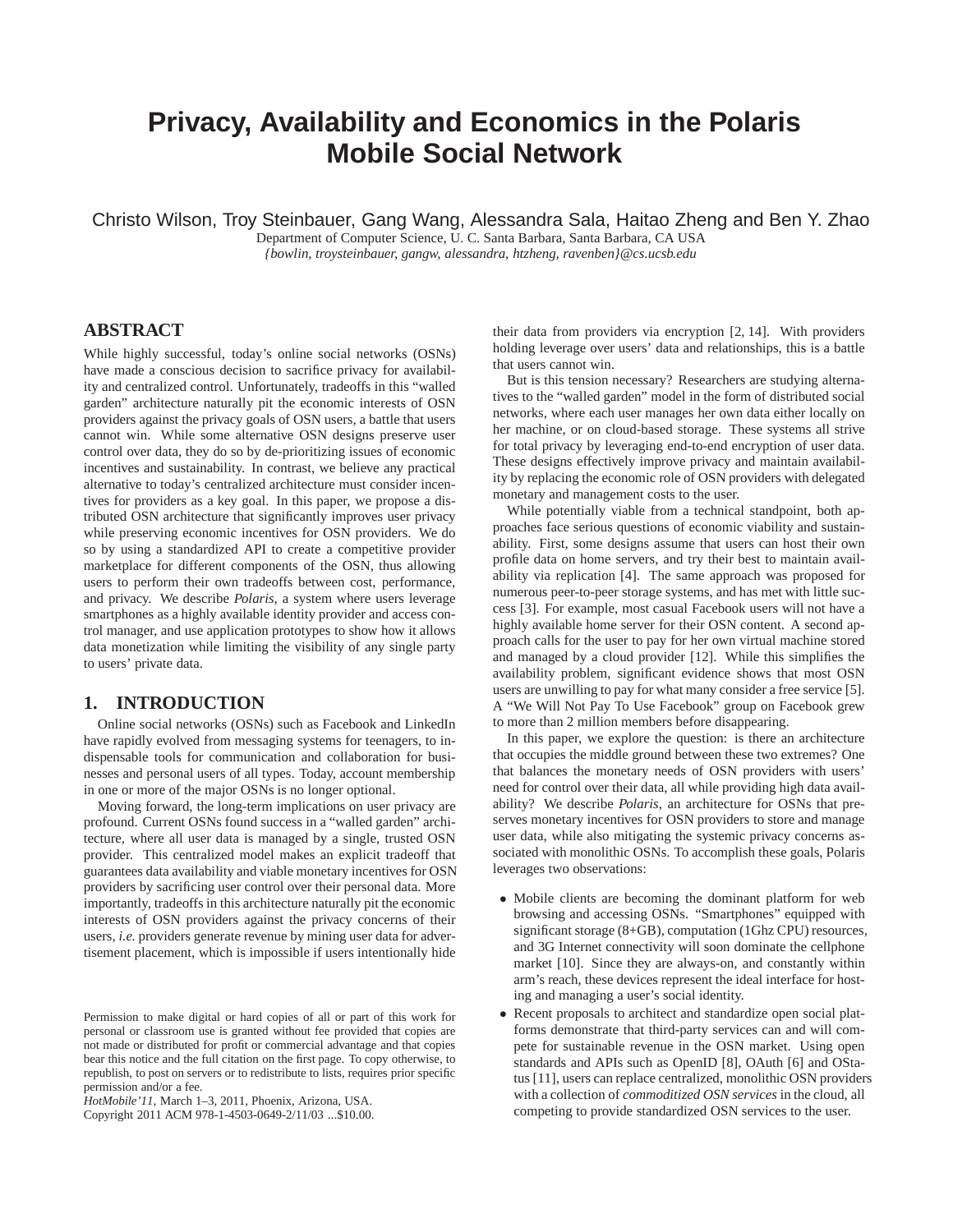Polaris uses a distributed OSN model, where functionality is divided into different application domains, *e.g.* status updates and photo sharing. For each domain, a user can choose from competing OSN service providers, *e.g.* Picasa, Flickr, and PhotoBucket. Polaris stores sensitive data, like personal profile, on the mobile device<sup>1</sup>, but allows Polaris-enabled service providers to host data specific to their application. Providers implement a common API that enables users to connect with friends and share social data irrespective of each individual user's choice of providers. Through an application on the mobile device, users can update their data and specify policies that define how providers should share their data with other users. Finally, the mobile device can also act as secure storage for data deemed highly sensitive by the user.

**Key Benefits.** Polaris leverages this architecture to provide three key benefits. First, Polaris provides improved privacy compared to current centralized OSNs. Highly sensitive data is stored only on the mobile device, and access is protected by the Polaris users' own privacy policies. Less sensitive social data is hosted and managed by application-specific providers chosen by the user. Since typically collocated OSN functions are partitioned across multiple distinct providers, the user only exposes a small portion of her data to any one provider. Each user retains control over providers, and can revoke access to any that fail to respect her privacy policies or provide poor service. This is made possible by standardized APIs that foster a competitive market for commoditized OSN services. Second, Polaris preserves the economic incentives for OSN providers to offer free storage and managed applications to OSN users. Application providers have access to the limited data they need for their functionality, and can generate contextual ad revenue, *i.e.* ads based on status or photo content. Finally, Polaris offers each user a flexible choice between cost and privacy. Privacy conscious users can choose to pay providers that offer strong security, *e.g.* via fully encrypted data stores, while cost-conscious users can opt for free providers that generate revenue from data mining and targeted advertising.

**Challenges.** Running an OSN on mobile devices has several associated technical challenges stemming from their energy, bandwidth, and connectivity constraints. Hosting a user's entire set of social data from their mobile device would afford excellent privacy, but is not feasible. While these devices have adequate computational and storage capacity, serving data over the cellular network will be slow, and will quickly exhaust the device's battery.

Instead, the Polaris software on each mobile device acts as the user's identity manager, and generates and distributes authorization tokens to control data access. While the "primary" copy of all data is stored on the mobile device, service providers host data pertinent to their application and provide the necessary computation and data delivery needs. The user device also serves as a lightweight naming and lookup service, and gives a user information about a friend's choice of service providers, as well as pointers to find the friend's content on the provider. The standardized Polaris APIs ensure that friends will be able to access each other's social content even if they chose different providers for the same application. Polaris makes liberal use of caching for static data, further reducing the mobile device's role in ordinary transactions, and improving data availability. Finally, users can choose between multiple providers of the same OSN service (*e.g.* photo-hosting) based on performance, security, or cost. Decoupling different OSN services (*e.g.* photos, direct messages, blogs) allows providers to monetize the user data they have access to, while helping Polaris preserve privacy against untrustworthy providers.

**Roadmap.** We begin in Section 2 by describing the Polaris architecture, its key challenges, and our approaches to addressing each of them. Next, in Section 3, we describe basic OSN operations in Polaris using examples. We then discuss how to use primitives in Polaris to build core components necessary for today's full-featured OSNs in Section 4. Finally, we describe an initial prototype of Polaris for Android phones in Section 5, and conclude in Section 6.

# **2. ARCHITECTURE**

In this section, we present the high level architecture for Polaris, our social network platform designed to improve user control over their data while providing a viable economic environment for third-party OSN providers. We begin by summarizing existing approaches with similar goals, and use it to set the context for our work. We then discuss our architecture, highlighting key challenges to our approach and describing how the Polaris architecture meets these challenges.

#### **2.1 Existing and Alternative Architectures**

The popularity of OSNs and the commensurate rise in privacy concerns have motivated a number of proposals for distributed OSNs that do not require users to give up their data to any particular (potentially untrustworthy) provider. Some propose users maintain their own data, and leverage P2P distributed hash tables (DHTs) to store, search, and access data [4, 7]. These DHT-based OSNs face the same challenges as all P2P systems, such as maintaining data integrity and availability in high-churn, distributed scenarios [3], as well as the inherent security risks in DHT systems.

Another proposed alternative is to use cloud-based hosting services to store social data. In Vis-a-Vis [12], users store and manage their data using virtual machines hosted in the cloud, while Persona [2] advocates using Attribute-Based Encryption and group key management to securely distribute social data. Contrail [13] is a mobile device-centric OSN that leverages a store-and-forward service hosted in the cloud to relay encrypted data to and from users.

All of these approaches achieve strong privacy by eliminating centralized OSN providers. However, this shifts costs and management efforts to end-users, who must now pay the monetary costs of hosting data on cloud providers. We believe these efforts are unlikely to gain traction, because history has shown that users are often unable or unwilling to take on the efforts or monetary costs of managing complex systems [5]. In this case, users are more likely to remain at existing, centralized OSNs, even if this means sacrificing privacy completely.

#### **2.2 Leveraging Mobile Devices**

Our primary goal is to create an OSN architecture that improves privacy for OSN users, while maintaining high levels of availability and performance associated with centralized OSNs. Since we believe users are unable or unwilling to take on the associated costs, our approach is to design an architecture that provides sufficient economic opportunities to motivate OSN providers to play the data hosting and management role.

Our insight is to leverage user's mobile devices as the control center for a distributed OSN platform. Mobile devices such as smartphones are an excellent fit for this task for several reasons. First, mobile devices are ubiquitous, and tightly tied to each individual. Second, unlike personal computers or laptops, mobile devices have much higher availability than desktop PCs. Finally, devices like smartphones and digital assistants already manage people's social contacts and other sensitive personal information, making the transition to hosting OSNs a natural one.

<sup>1</sup>Mobile devices include smartphones, tablets, e-readers, *etc.*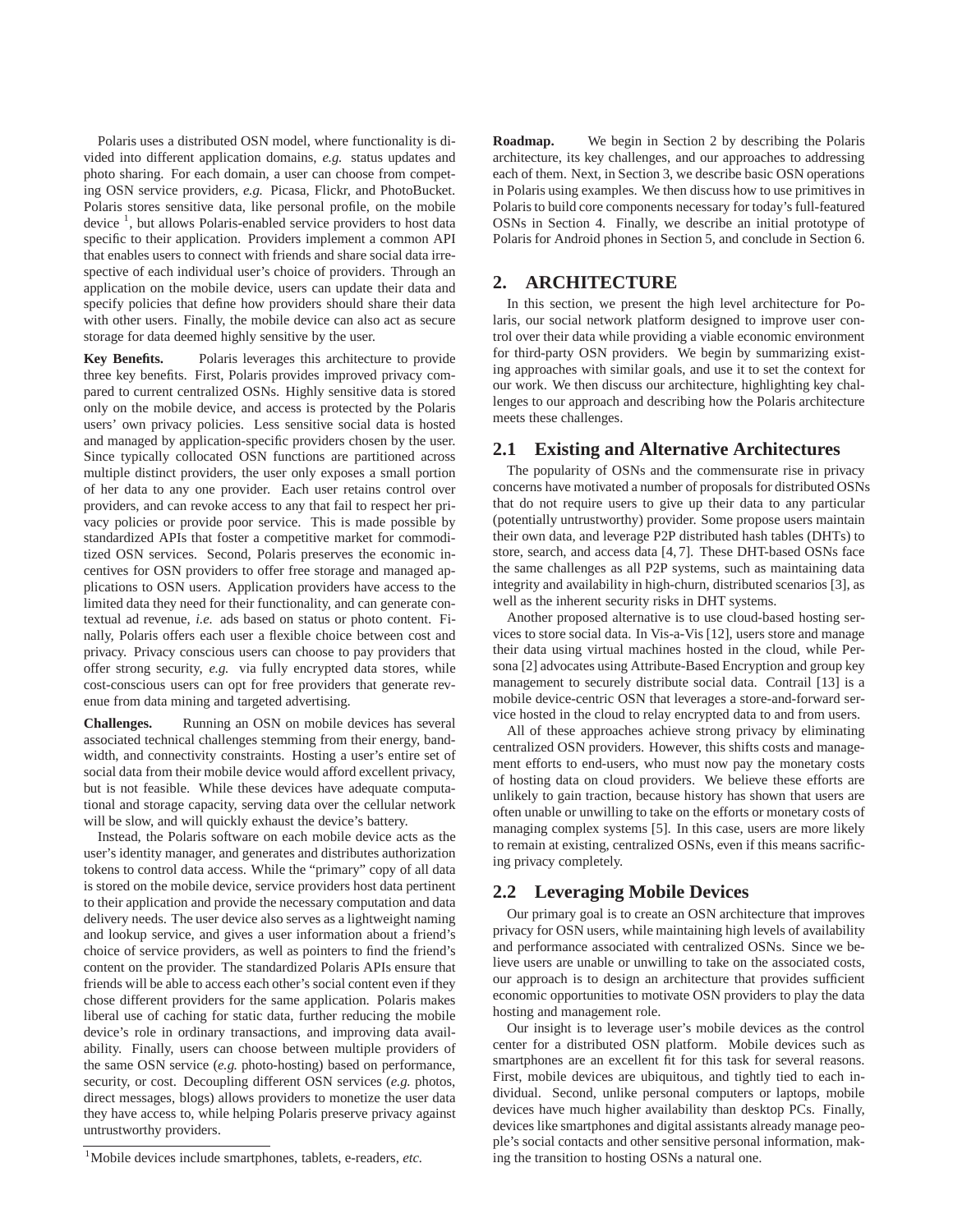

**Figure 1: The Polaris system. Users select commoditized OSN providers for different application domains. Users retrieve social data directly from their friend's providers. Users on legacy OSNs receive updates from Polaris via site-specific APIs that bridge the two OSNs.**

Despite their many advantages, the use of mobile devices as an OSN platform also presents several challenges:

- **Resource Constraints.** The high availability of mobile devices comes with two caveats: limited battery life and a low bandwidth network connection. These constraints limit the size and amount of social data that mobile devices can host.
- **Data Availability.** Energy and bandwidth constraints mean that some social data (*e.g.* photos) cannot be hosted on the mobile device. Instead, they must be hosted on highly available infrastructure with high capacity storage and bandwidth.
- **Network Restrictions.** Mobile devices are not universally accessible over the Internet: cellular providers routinely firewall access to their networks, and force mobile devices to access the Internet through proxies. These restrictions complicate using mobile devices as servers for social data.
- **Device Fallibility.** Mobile devices are often broken, lost, or stolen. Data on the device needs to be backed-up frequently to facilitate account restoration.

Note that we do not include storage constraints in our list of challenges above. Multimedia social content such as a user's photo library can grow to GBs in size. However, most modern devices have expandable storage via multi-gigabyte SD cards. If storage does become an issue, users can use desktops to provide permanent backup for content, and erase multimedia files after they have been replicated to the provider.

#### **2.3 Commoditizing OSN Services**

The four challenges outlined above prevent mobile devices from being the sole component in a distributed OSN. *Commoditized social network services* can mitigate these issues. Much of the heavy lifting can be offloaded to third party service providers that utilize their own solutions for high availability (*i.e.* clouds). This helps mobile devices preserve power so they can provide the user interface and host sensitive data. Since no single provider has access to all of a user's data, this minimizes the threat a single provider can pose to privacy. Furthermore, the standardized APIs that Polaris services must support ensure that a user's data remains portable in the event that any one provider is compromised or violates her expectations of privacy. Figure 1 depicts the overall Polaris system.

**Economic Incentives.** We believe that there are ample economic incentives for providers to offer OSN services, even if they are not the center of the Polaris OSN. In Polaris, all APIs use HTTP REST over SSL, so communications are secure from eavesdropping. However, there is no requirement for data itself to be encrypted; this capability is left as an additional feature that commoditized services may offer. This means that services can make

money the traditional way, by serving contextual ads along with hosted content. Services can also sell large scale data-mining and analysis capabilities, even though they may only host a specific type of data, and only for a subset of all Polaris users. Even when user's identities are anonymous, it is still possible to mine streams of social data en-mass to perform real-time sentiment and popularity analysis, producing valuable results and generating revenue.

Creating an open market of commoditized services opens up new avenues for competitive revenue generation. Requiring services to support standardized APIs creates a wide-open playing field for companies to enter the market and compete for customers by innovating and differentiating their services. One way to do this is for providers to offer different tiers of service. For example, a photo hosting service might offer a basic, free package, but also a paid, premium package that enables hosting of higher resolution images, more storage space, and advanced online editing tools.

As mentioned above, service providers can also use security and privacy as a selling point. Providers can offer more security conscious users anonymous, fully-encrypted data storage facilities for a fee. This fosters an environment where security conscious users with higher levels of technical acumen can be catered to specifically, while still allowing them to interact with other, more cost conscious users who use less secure commoditized services.

#### **2.4 Distributed Access Control**

While commoditized services address data availability issues and enhance privacy in an economically sustainable way, they also create an additional challenge for Polaris:

• **Distributed Access Control.** For social data hosted directly on the user's mobile device, controlling access is trivial. However, hosting social data across a multitude of distributed services requires that we develop very reliable distributed access control mechanisms to preserve security and privacy.

To fully leverage commoditized services, users need a clear, simple, unified way of managing access to their data that is hosted remotely. To solve this challenge, the Polaris application on each mobile device can be seen as a security "kernel." This kernel acts as the sole identity provider for the user, manages access control lists (ACLs) for the user's data, and issues authorization tokens to other users and services. Polaris pushes these policies to the user's commoditized services via standardized APIs so that they obey the data access rules the user has defined.

Since all security sensitive operations (adding new friends or services, changing privacy settings, *etc.* ) must serialize through the kernel on the user device, this allows Polaris to decouple data management and enforcement of security policies. The mobile device only needs to deal with a minimal number of policy management tasks that are well within the limits of its battery and bandwidth constraints. Meanwhile, the bulk of the user's data is stored away from the kernel of the system by external providers. This model affords Polaris very good performance and security isolation: *i.e.* even if an individual component (mobile device, commoditized service) goes offline, the user's security policies are unaffected, and overall data availability remains high.

#### **3. POLARIS BASICS**

In order to further clarify the operation of our system, we now go into greater details of some of the basic operations of Polaris. These descriptions are meant to provide the high-level intuition of how the final system will operate, without delving into the exact specifics of APIs and protocols. In Section 5 we provide more concrete details of an actual prototype of Polaris.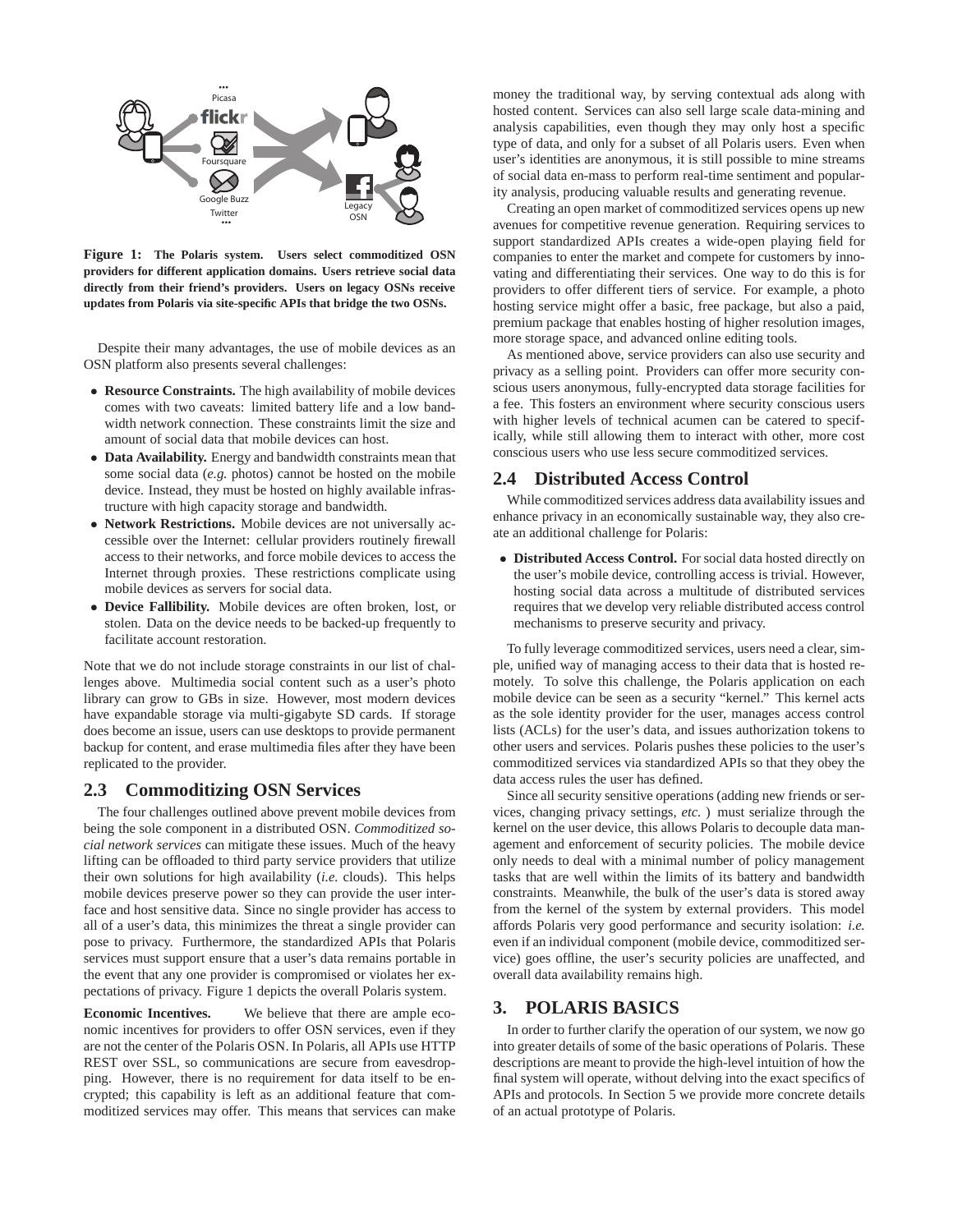

**Figure 2: Setting up Polaris. (1) Alice creates a profile and signs up for commoditized services. (2) Alice's device and the service negotiate, then Alice manually confirms the sign-up. (3) Alice's device and her services can now communicate freely.**

First Steps. Figure 2 depicts the initial setup process for Polaris. A hypothetical user named Alice installs the Polaris client software on her mobile device and inputs the details of her social profile. Polaris automatically generates a unique, cryptographic identifier for Alice. Alice then selects what commoditized services she would like to use for things like updating her status, storing her photos, *etc.* Polaris contacts each service and requests a new user sign-up. This initiates a negotiation process during which Alice's identity is verified, and the service informs Alice of its terms and conditions, along with what personal data of hers it needs to access in order to function. Alice is free to reject requests if she feels the service is requesting too many privileges and select a different commoditized service to fill the role. If Alice finds the service acceptable, she confirms the new account sign-up, and Polaris and the service exchange unique authorization tokens to verify each other in the future. Alice can now interact with the service's APIs, and the service can push notifications to her mobile device.

The list of commoditized services that a user leverages are stored as part of her social profile by Polaris. When a user's friends query her device for profile information they also receive this list of services. They can use this information to locate the remainder of the user's content that is hosted remotely. Users can revoke a service's access to their data at any time by deleting its authorization token. Similarly, services that users only wish to use temporarily can be issued tokens with a-priori expiration dates.

**User Identity and Bootstrapping Communications.** Polaris utilizes two methods for users to uniquely identify themselves. The first is an OpenID URL, which provides a useful rendezvous point for others wishing to contact the user. This URL can resolve to a light-weight proxy that maintains a persistent connection to the user's mobile device. Maintaining such a connection is unlikely to significantly affect the device's battery life. For example, Google maintains a persistent connection to all Android phones with minimal impact on these devices. Proxy indirection is necessary due to firewalls that and NATs that impede direct connections to mobile devices on cellular networks.

The second method uses the globally unique, routable identifiers that are already associated with mobile devices. As we will demonstrate in Section 5, it is possible to use a data/SMS protocol to bootstrap traditional network connections to mobile devices. For example, consider two friends in the Polaris OSN, Alice and Bob, who have exchanged phone numbers. If Alice wants to view Bob's profile, Alice can send Bob a query over SMS stating her current IP and asking for Bob's current IP. Bob replies with his current IP, at which point Alice and Bob can use UDP hole punching techniques to communicate directly over the Internet.



**Figure 3: Friending a new user. (1) Alice and Bob exchange friend requests and manually confirm the relationship. (2) Each user sends updated ACLs to their services. (3) Alice and Bob can now directly access each others'services.**

The data/SMS communication approach has the advantage of alleviating the need for proxies to circumvent cellular network firewalls. Furthermore, by using the mobile device's data connection for the majority of data transfer we leverage the fastest connectivity available to the device while minimizing the use of costly SMS messages. In the event that a user is uncomfortable giving out their mobile number, they can use a phone number aliasing service like Google Voice to mask their true number, or rely on an alternate channel such as e-mail or instant messaging. If the identifier associated with an alternate channels is compromised it can simply be discarded and replaced without affecting the user's primary phone number or e-mail account.

Friending and Access Control. Controlling access to information stored on users' mobile devices is insufficient for a privacy centric OSN: access control must also extend to data hosted by commoditized services. Part of the standardized API that commoditized services must support is the ability for users to upload and manage ACLs for data stored on that service. This extends the privacy protection offered by Polaris from the user's mobile device onto remote services as well.

Polaris supports two methods for "friending" other users. The first is proximity based: users in direct contact can quickly and securely trade information using the local area networking capabilities of their mobile devices. The second method involves more traditional, asynchronous friend requests. Friend requests can be directed to users via their OpenID or their phone number, at which point the request is stored pending acceptance.

Figure 3 shows the process of friending and establishing distributed access controls in Polaris. Alice and Bob bootstrap the friendship process by sending friend requests to each other. Each user's device contacts the other in order to perform identity verification, confirm the friendship, exchange authorization tokens, and retrieve profile data from the new friend. During this exchange, Alice sets the access privileges that Bob has to her data, and viceversa. Once Alice has confirmed the friendship, her device pushes updated access control policies to her commoditized services. This serves the dual purpose of informing the services she is now friends with Bob, and telling them what social data (if any) Bob is allowed access to. Bob can then query Alice's services (which he learned about during the initial exchange of profile information) to retrieve her social data, without having to contact Alice directly. Alice is free to update her access policies at any time, or unfriend Bob entirely by deleting his authorization token from her ACLs.

Because all commoditized services use standardized APIs for identity verification and authorization, users are able to access data hosted on their friend's services, even if they do not have an account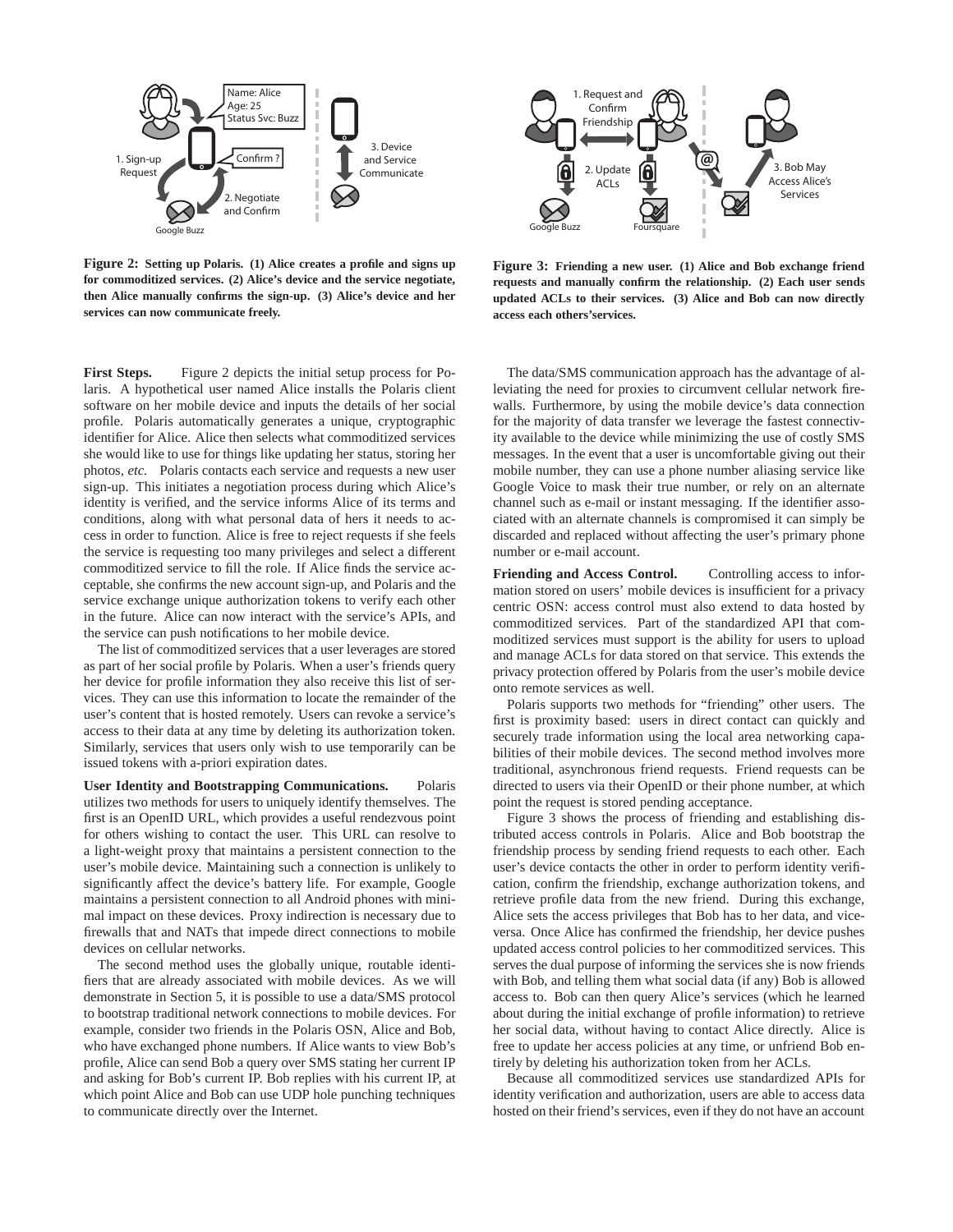

**Figure 4: Service composition. (1) Alice updates her ACLs to give Foursquare write access to Buzz. (2) Updates to Foursquare can now be forwarded to Buzz.**

there. Friends also cache each other's profile data, which mitigates the impact of mobile devices being unavailable. Users push profile change notifications directly to friends in order to maintain consistency. The privacy of browsers is protected, since users can not tell when data cached on other's devices or hosted by third parties is accessed.

Finding a technological solution to ensure that commoditized services faithfully honor user's ACLs is an extremely difficult challenge. Instead, we believe that a social solution to this problem is more practical. In the event that a commoditized service fails to uphold users' privacy policies, users can simply abandon that service and move to a more secure competitor. Users do not have this freedom with current OSNs because their friend links are not portable to other providers. However, in Polaris this migration is made simple by the fact that the APIs commoditized services must implement include functions that enable data and friend portability. Thus, it is in each service's best interest not to violate user's privacy, as such a breach is sure to be well publicized (probably via social news-media) and will certainly cause a user exodus.

**Service Composition.** In many cases, it is useful for commoditized services to be able to interact directly, without user intervention. We refer to this as *service composition*, and Polaris supports this functionality. Figure 4 illustrates the process of composing commoditized services. Suppose Alice uses a geolocation service like Foursquare that is capable of publishing location updates to her status. If Alice wants to use this feature, she can modify her ACLs to give Foursquare write access to Buzz on her behalf, using a new access token. At this point Foursquare can publish updates directly to Alice's status on Buzz without contacting her mobile device. Note that Alice's personal authorization token to Buzz and the token generated for Foursquare are distinct: Alice can revoke Foursquare's access to Buzz at any time by deleting its token and pushing the change to Buzz.

## **4. TOWARDS A FEDERATED OSN**

Thus far we have outlined the basic architecture of Polaris, focusing on how we lay the foundations for an economically viable distributed OSN that leverages commoditized OSN services. In this section we will examine how to use the basic, primitive operations enabled by Polaris to construct higher level functionality that is necessary for a modern, full-featured OSN.

Search. A key function of OSNs is search, as this is how users locate their friends. In the absence of centralization it is not clear how to replicate this functionality in a distributed OSN scenario. Our solution is to treat search as another federated service, alongside standard services like status update and photo hosting. Polaris users can register themselves with any centralized search directories that they choose, along with some portion of their personal information to enable keyword search. Canonical identifiers like users' OpenIDs and phone numbers are used to bootstrap communications between devices.

In this model, there is ample opportunity for search services to differentiate themselves. Just as Facebook used to be divided into networks, search services can cater to specific regions, companies, schools, cultures, *etc.* Search services can also implement additional security features, such as requiring users to verify their affiliations by providing corporate/edu e-mail addresses, or verifying users region by checking the area code of their phone number or their GPS coordinates. In this way, a whole ecosystem of search services can flourish, each catering to different segments of the population and offering varying levels of security.

**Incremental Deployment.** After the initial deployment of Polaris, there will be a transition period during which early adopters migrate, while their friends remain at existing OSNs. Without any mechanism to support incremental deployment, Polaris users will be disconnected from friends on other OSNs, which is a significant barrier to Polaris' adoption. Fortunately, most existing OSNs have APIs that allow data to be read and written by external apps. The Polaris client can forward updates to, and read updates from, friends on legacy OSNs using these APIs. Because Polaris only leverages official API channels, it is unlikely to run afoul of system administrators at existing OSNs.

**Real-time Communication.** Polaris leverages a publish/subscribe model to enable push-based, real-time data communications. Commoditized services that are expected to publish updates are allowed to view users' friend lists, thus making it simple to perform routing of data. Each user's mobile device pushes her access control lists to the user's service providers. This allows Polaris to support fine-grained control over dissemination of updates, enforcing the data access rules the user has defined. Finally, Polaris supports both forward-direction messages (*e.g.* new updates) and reversedirection ones (*e.g.* comments, mentions, and likes).

**Social Applications.** Polaris' focus on leveraging open APIs means that third-party social applications should have no trouble interfacing with users and their devices. The same mechanisms that Polaris uses to identify other users and authorize commoditized services can be used to secure interactions with social applications. With respect to user's privacy, Polaris actually simplifies the process of using social applications. Social applications can be thought of as a special case of the normal friending process: users can assign data access control policies to applications the same way they can to their friends. Additionally, because users have complete control of their identity in Polaris, they cannot get opted-in to social applications without their knowledge or consent.

## **5. A POLARIS PROTOTYPE**

We have implemented a prototype of Polaris as a standard "App" on the Android smartphone platform. Android is a rapidly growing, open-source platform for smartphones with 28% of the smartphone market in the USA [9]. The Android Marketplace allows users to download and install over 90,000 applications [1]. Android applications are Java based and run on a modified Linux core. Applications have access to both core Java libraries and Google libraries for phone specific functions.

Our Polaris prototype uses an SQLite database to store all of the user's information, including profile fields, friend lists, ACLs, and settings related to the user's service providers. Access to services is provided by Polaris plug-ins. Our current prototype has plug-ins supporting Twitter, Google Buzz, and Youtube, as well as implementations of our custom, Polaris-only APIs.

**Global Reachability.** As mentioned in Section 1, current generation mobile devices on cellular networks reside behind a fire